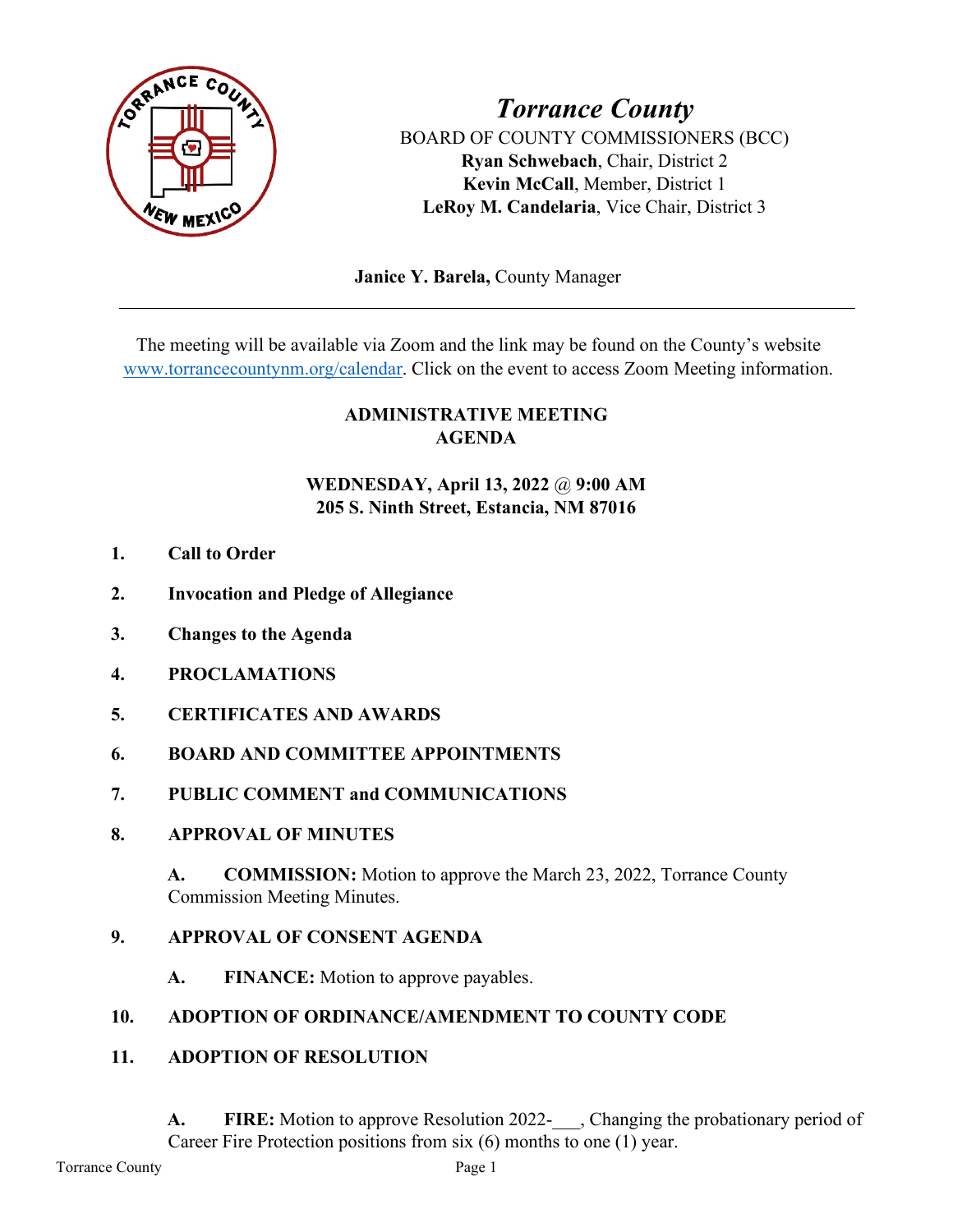**B. FINANCE:** Motion to approve Resolution 2022- , Budget Increase/Transfer.

#### **12. APPROVALS**

**A. MANAGER:** Discussion and possible action regarding the Estancia 9<sup>th</sup> Street Chip seal project – requesting approval to split the cost with the Town of Estancia. Town of Estancia is requesting Torrance County to cover the cost for labor, equipment, and tax. The Town of Estancia will be responsible for materials. (Mayor Dial, Town of Estancia)

**B. FINANCE:** FY 2023 Budget Hearing (Public Hearing).

**C. CLERK:** Motion to approve the use of the Manzano Center for the 2021 Special Election and the 2022 Real Local Election – Received invoice for rental fee in the amount of \$500.

**D. SHERIFF:** Motion to approve submittal of an application for the Justice Assistance Program (JAG) Grant program to request funding for community policing.

**E. SHERIFF:** Motion to approve of USDA – Forest Service Agreement for Law Enforcement Services.

**F. SHERIFF:** Motion approve ratification of payment for NMDOH for On-Line Training Costs.

**G. EMERGENCY MANAGEMENT:** Motion to approve the submittal of amendment adding two deliverables to the Cities Readiness Initiative Grant.

**H. ROAD:** Motion to approve submittal of funding request for the Transportation Project Fund for completion of the Martinez Road paving project, authorizing County Manager Janice Barela to sign a letter to the New Mexico Department of Transportation Cabinet Secretary summarizing the Commission's approval.

**I. ROAD:** Motion to approve submittal of funding request for the Transportation project Fund for Completion of the Green Road paving project, authorizing County Manager Janice Barela to sign a letter to the New Mexico Department of Transportation Cabinet Secretary summarizing the Commission's approval.

**J. ROAD:** Motion to approve the submittal of funding request for the Transportation Project Fund for completion of the Ewing Road paving project, authorizing County Manager Janice Barela to sign a letter to the New Mexico Department of Transportation Cabinet Secretary summarizing the Commission's approval.

**K. GRANTS:** Motion to approve the submittal of application for the Family Violence Prevention and Services Act American Rescue Plan Act (FVSPA-ARPA) COVID 19 funding for the Domestic Violence Program.